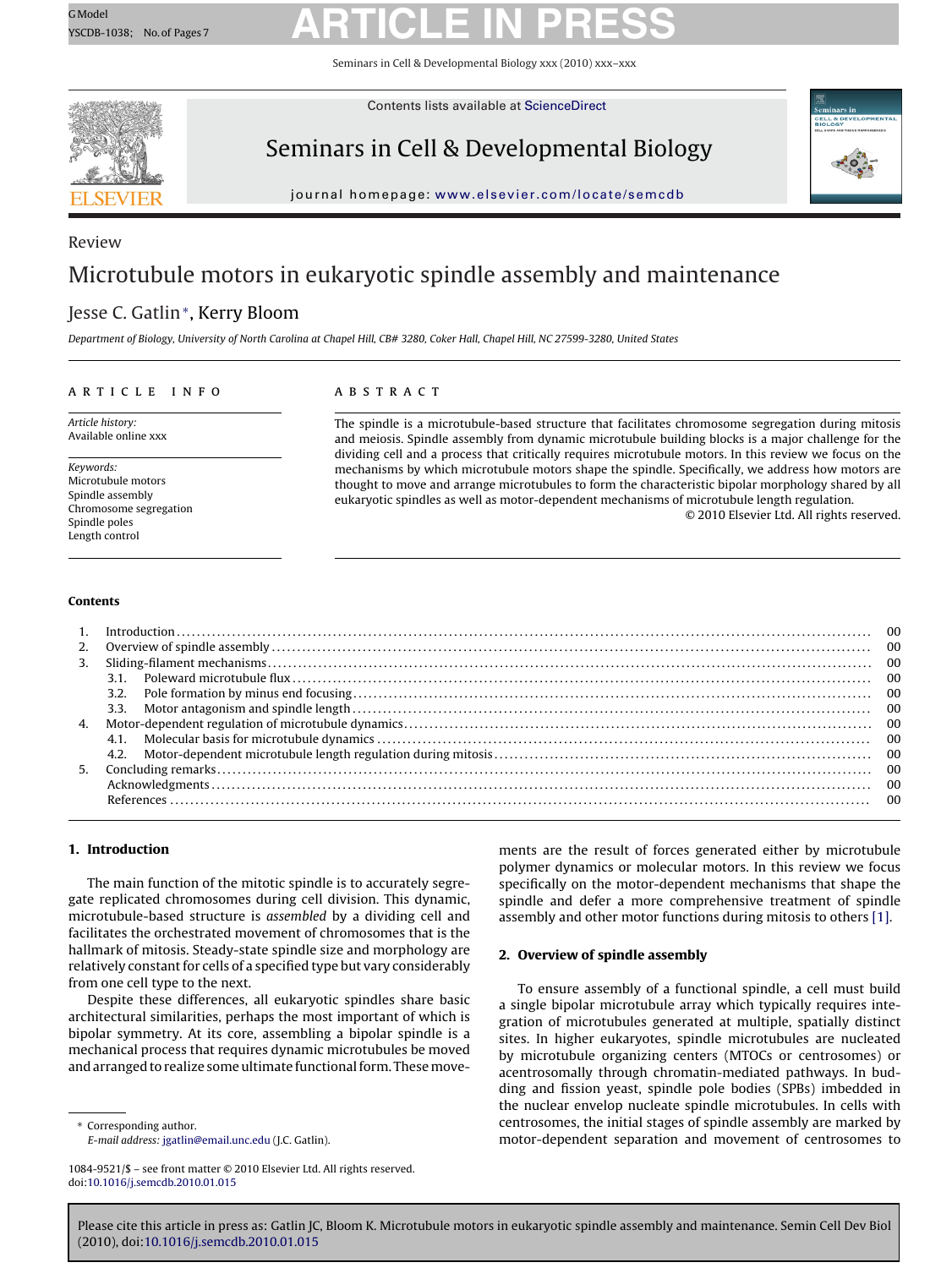<span id="page-1-0"></span>2 J.C. Gatlin, K. Bloom / Seminars in Cell & Developmental Biology *xxx (2010) xxx–xxx*



**Fig. 1.** Eukaryotic spindle assembly pathways. Pathways to spindle assembly are typically defined by the source of the microtubules used to construct the spindle. Some<br>mitotic systems rely more heavily on one pathway or t microtubules. (A) Spindle assembly in cells from newt lungs is dominated centrosome-derived microtubules. Images are taken from fixed samples at different times during spindle assembly. In early prophase, astral microtubules (green) emanate from a pair of centrosomes (white arrowheads) clustered at a single locus on one side of the intact nucleus which bears condensed chromosomes, labeled in blue (i). The centrosomes are then forced apart by motor-dependent microtubule-microtubule sliding (e.g. kinesin-5 at sites of antiparallel overlap) as well as motors anchored on the nuclear envelope and at the cell cortex (ii). After nuclear envelop breakdown, centrosomally derived microtubules can search for and capture targets such as kinetochores and other microtubules ultimately adopting a spindle-like shape (iii). Acentrosomal spindle assembly, shown in (B), is characterized by a burst of microtubule nucleation around chromatin (or chromatin-coated beads in the example shown) that requires localized signals from the Ran-GTP and CPC pathways (see text; i). Monochromatic images were taken from a time-lapse recording of spindle assembly around chromatin-beads in Xenopus egg extracts doped with fluorescently labeled tubulin. Newly nucleated microtubules are arranged by sliding-filament mechanisms eventually forming two prominent loci of focused minus ends, precursors to the spindle poles (ii). Eventually, microtubule polymer density equilibrates and the motors continue to shape the microtubule arrays until it achieves the bipolar, fusiform shape of a typical spindle (iii).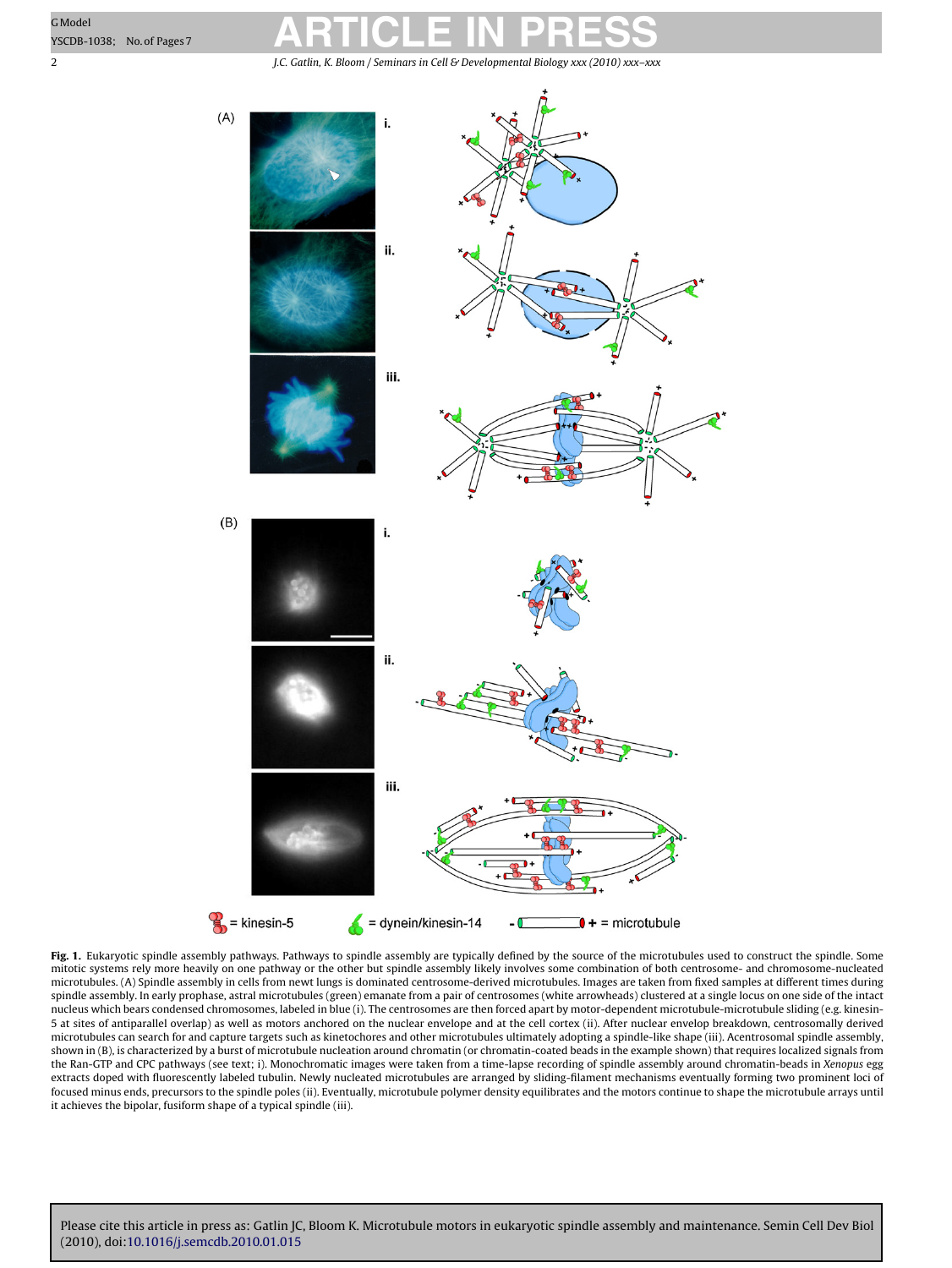J.C. Gatlin, K. Bloom / Seminars in Cell & Developmental Biology *xxx (2010) xxx–xxx* 3

<span id="page-2-0"></span>opposite sides of the prophase nucleus ([Fig. 1A](#page-1-0)). When only two centrosomes are present, this migration establishes spindle bipolarity with the trajectory between the two centrosomes ultimately becoming the interpolar axis of the spindle (the presence of more than two centrosomes or spurious MTOCs requires additional mechanisms to ensure bipolarity). Subsequent breakdown of the nuclear envelope permits centrosome-nucleated microtubules to enter the nuclear space. The growing microtubule (plus) ends exhibit dynamic instability characterized by abrupt transitions between periods of growth and shortening [\[2\]. T](#page-5-0)his characteristic allows them to efficiently search space and establish attachments with chromosomes, the cell cortex, and other microtubules [\[3–5\].](#page-5-0) Observations of mitosis in animal cells suggest that the chromosome-directed pathway contributes to spindle assembly in centrosome-containing cells as well [\[6,7\].](#page-5-0) The sum of these processes results in the establishment of a single spindle.

In contrast to cells with centrosomes, acentrosomal cells without rely exclusively on chromosome-directed pathways in which microtubules are nucleated and stabilized near chromosomes and kinetochores by the Ran GTPase [\[8,9\]](#page-5-0) and the chromosomal passenger complex (CPC) respectively [\[10,11\]. I](#page-5-0)n animal cells, chromosome-mediated spindle assembly begins after dissolution of the nuclear membrane with a burst of microtubule polymerization near chromosomes. These microtubules extend outward from the clustered chromosomes in all directions [\(Fig. 1B](#page-1-0)). Compared to centrosome-directed spindle assembly, it is less clear how this initial asymmetry is broken and bipolarity established. However, over time these randomly oriented microtubules are sorted and bundled by microtubule motor and non-motor proteins into

symmetric, antiparallel arrays with microtubule minus ends facing away from the chromosomes [\[12,13\]. T](#page-5-0)he entire assembly eventually adopts a fusiform spindle shape with interdigitated plus ends near chromosomes and minus ends focused at the poles [\[14,15\].](#page-5-0)

Construction of any structure with dynamic building blocks presents a unique challenge, particularly if its lifetime is to be longer than its component parts. Such is the case for the spindle and the inherently dynamic microtubules that comprise it. This requires that once a bipolar spindle has been established, its form must be maintained. How this stability is achieved with unstable polymers is a fundamental question in the spindle mechanics field. Although we are a long way from a full conceptual understanding, it is clear that microtubule motors play a critically important role.

#### **3. Sliding-filament mechanisms**

Microtubule motors are protein machines that convert the energy released by ATP hydrolysis into step-wise movement along microtubules. A given type of motor typically exhibits a characteristic maximum speed (when unloaded) and a preferred direction of travel along the microtubule, i.e. it moves predominantly towards the fast growing plus end (plus end-directed) or towards the relatively stable minus end (minus end-directed) of the inherently polar polymer. In this way, motors direct the transport of associated cargoes from one location in the cell to another. Many different types of cargoes are transported along microtubules, including other microtubules. Thus, motors can act as dynamic cross-links, moving microtubules relative to each other. This is the basis of sliding-filament mechanisms of spindle assembly [\[16\].](#page-5-0)



Fig. 2. Fundamental sliding-filament mechanisms. The orientation of cross-linked microtubules and the directional preference of the cross-linking motor dictate how sliding-filament mechanisms contribute to spindle assembly and maintenance. In (A), microtubules overlapped at their plus ends with an antiparallel orientation, which commonly occurs near the midzone of the spindle (see [\[20,84,85\]\),](#page-5-0) are pushed outward, toward the poles, by plus end-directed kinesin-5 motors. White arrows show the resulting direction of microtubule sliding. Conversely, minus end-directed motors such as dynein or kinesin-14 family members would act to pull the minus ends of the same microtubules together, sliding the microtubules inward, toward the spindle midzone ([\[20,37\]; B](#page-5-0)). A balance between these opposing forces is thought to contribute to achieving a steady-state spindle length. The other extreme of microtubule orientations is parallel alignment (C). In this geometry the effect of the motor on microtubule sliding depends on whether the motor "hangs on" once it reaches a microtubule end. A motor with bipolar symmetry like kinesin-5 would bind to and move processively along both the microtubules it cross-links without producing any relative sliding. In this way the motor may act to bundle parallel microtubules by "zippering" them together [\[56\]\).](#page-6-0) For an asymmetric motor like dynein, which binds to microtubules via a static non-motor and steps along the other, the effect of stochastic binding of its non-motor end to either microtubule results in a net force of zero (e.g. the two motors on the right-hand side of the cross-linked microtubules have equal and opposite effects on microtubule sliding, producing no net sliding or force). However, a higher motor binding affinity to microtubule minus ends would allow for sliding and end alignment (for an excellent treatment of these mechanisms please see [\[17\]\).](#page-5-0)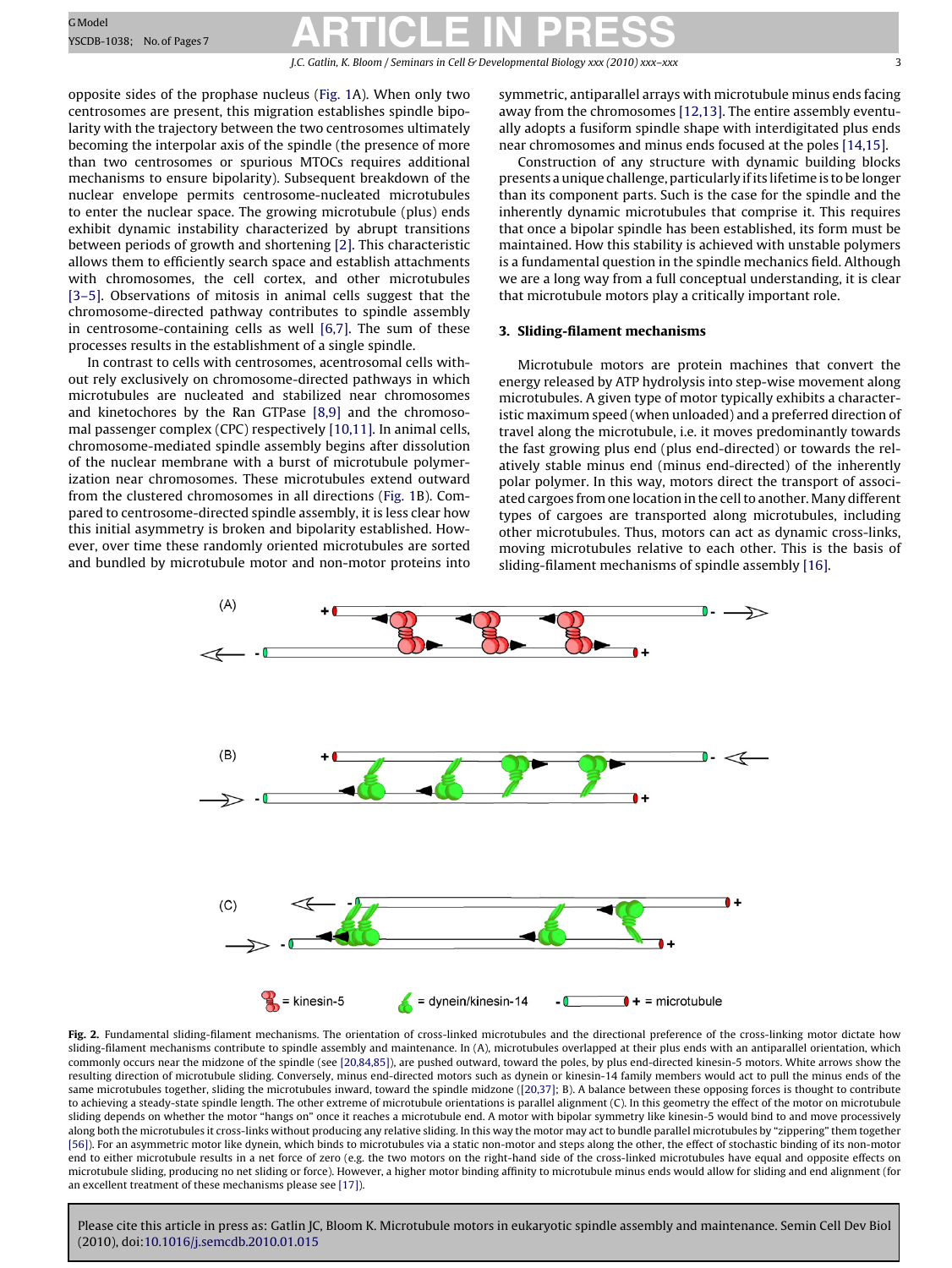4 J.C. Gatlin, K. Bloom / Seminars in Cell & Developmental Biology *xxx (2010) xxx–xxx*

The most fundamental sliding "unit" of an interconnected microtubule array like the spindle is a pair of microtubules crosslinked by a single type of motor ([Fig. 2\).](#page-2-0) In this simple system, the preferred directionality of the motor and the orientation of the microtubules dictate the final spatial arrangement. Consider two microtubules of equivalent length juxtaposed and initially oriented in an anti-parallel configuration, i.e. with the plus end of one microtubule aligned with the minus end of the other [\(Fig. 2A](#page-2-0); see also [\[17\]\).](#page-5-0) The action of a plus end-directed motor (e.g. a kinesin-5), would work to align the plus ends, pushing the minus ends apart. Conversely, a minus end-directed motor (e.g. dynein or a kinesin-14 family member) would slide the minus ends closer to one another and push the plus ends apart ([Fig. 2B](#page-2-0)). If the same microtubules were initially aligned end-to-end but with a parallel orientation ([Fig. 2C\)](#page-2-0), no relative sliding would occur, regardless of the directionality of the motor involved. However, parallel sliding, revealed by dynein-dependent transport of polarity-marked microtubule seeds to spindle poles [\[9\], h](#page-5-0)as been observed within the spindle. This motility is likely produced by minus end-directed motors bound to the minus ends of parallel microtubules where the ends are not aligned. This implicitly suggests that motor binding kinetics at the microtubule end can differ from those along the microtubule length.

#### 3.1. Poleward microtubule flux

One of the two most evident manifestations of sliding-filament mechanisms within the spindle is microtubule flux. Flux, the slow ( $\sim$ 1–4 µm/min) poleward movement of microtubules, is driven predominantly by members of the kinesin-5 family of microtubule motors (Eg5 in Xenopus [\[18\], K](#page-5-0)lp61F in drosophila [\[19,20\]\).](#page-5-0) Kinesin-5 motors form homotetrameric complexes with a central rod-like domain flanked on either side by a pair of globular, microtubule binding domains [\[21\].](#page-6-0) These motor complexes cross-link anti-parallel microtubules with overlapped plus ends and are capable of moving along each cross-linked microtubule at the same time ([Fig. 2A](#page-2-0)), pushing their minus ends apart [\[22\]. T](#page-6-0)he activity of kinesin-5 motors in sliding anti-parallel microtubules is causally linked to both the establishment of bipolarity and the regulation steady-state spindle length. Perturbation of kinesin-5 motor function prevents centrosome separation in animal cells that have them, resulting in the formation of abnormal microtubule asters with single poles (monopoles; [\[23,24\]\).](#page-6-0) Kinesin-5 function is important in establishing bipolar symmetry in acentrosomal systems as well, where inhibition of the motor during spindle assembly results in the formation of monopoles [\[25,26\]. T](#page-6-0)he motor also plays a critical role in maintaining spindle morphology once it is established: motor inhibition following spindle assembly causes spindle shortening and, if sufficiently strong, complete spindle collapse into monopoles [\[27\].](#page-6-0)

#### 3.2. Pole formation by minus end focusing

The other prominent sliding-filament mechanism within the spindle is pole formation by alignment and focusing of microtubule minus ends [\[9,15,28–30\]. T](#page-5-0)his process is mediated by the minus end-directed motors of the kinesin-14 family (HSET in humans [\[31\],](#page-6-0) XCTK2 in Xenopus [\[29\], n](#page-6-0)on-claret disjunction (Ncd) in Drosophila [\[32\]\)](#page-6-0) and also by cytoplasmic dynein (dynein; [\[9,33\]\).](#page-5-0) Unlike kinesin-5, the structures of these motor complexes are not bipolar or tetrameric. Instead, they typically possess two microtubule binding domains actively at one end that "walk" along a single microtubule while the other end is passively linked to an adjacent microtubule [\(Fig. 2B,](#page-2-0)C). The valency required for microtubule crosslinking and sliding is achieved by additional microtubule binding domains within the motor protein itself [\[34\]](#page-6-0) or by accessory proteins (such as dynactin [\[35\]](#page-6-0) or NuMA in the case of dynein [\[33\]\).](#page-6-0) It is unclear if pole-focusing mechanisms rely exclusively on parallel microtubule sliding or if the responsible motors also act in regions of antiparallel overlap as well [\[36–38\]. H](#page-6-0)owever, as mentioned above, parallel microtubule–microtubule sliding by minus end-directed motors requires differential binding kinetics at microtubule ends, specifically at the relatively stable minus ends [\[9,17\].](#page-5-0) The molecular basis for this difference remains a mystery due in part to the lack of a bona fide molecular marker for microtubule minus ends which are thought to be capped by microtubule nucleating  $\gamma$ -TuRComplexes [\[39\]](#page-6-0) and may also associate with members of the recently characterized augmin complex which plays a critical role in spindle-mediated nucleation of microtubules [\[40–42\]. T](#page-6-0)hus, we do not yet understand how minus end-directed motor proteins, either through their own domains or those of accessory proteins, interact with microtubule minus ends.

#### 3.3. Motor antagonism and spindle length

There is substantial experimental evidence from a variety of eukaryotic organisms to support motor antagonism as a means to regulate steady-state spindle length. In general, kinesin-5 function is thought to promote increased spindle length (outward directed forces) whereas minus end motors such as dynein and kinesin-14 function to promote spindle shortening (inward directed force) $1$ [\[27,43–45\]. T](#page-6-0)he mechanistic basis for this antagonism, however, is poorly understood. Some sliding-filament models posit that motors of opposite polarity antagonize each other directly at sites of antiparallel overlap [\[37,38,43\]. C](#page-6-0)ompetitive in vitro motility assays have been used to investigate how the actions of two motors with opposite polarities might affect microtubule sliding [\[46,47\]. I](#page-6-0)n the work by Tao et al. [\[46\], k](#page-6-0)inesin-5 (Klp61F) and Ncd were deposited on glass coverslips and the amount of each motor relative to the other was varied. Over a broad range of molar ratios, sliding velocity and directionality were dominated by one motor. As the relative amount of the less abundant opposing motor was increased the velocity of sliding slowed, consistent with the idea of opposing motors acting as molecular "brakes" [\[48\].](#page-6-0) Only over a very small range of molar ratios does the sliding velocity approach and fluctuate around zero. In light of these results, it is interesting that microtubules in Xenopus extract spindles can flux at rates similar to those observed for the unloaded motor in vitro, at least near the spindle midzone [\[22,49\], s](#page-6-0)uggesting that anti-parallel antagonism by minus end-directed motors has a minimal effect on sliding speed<sup>2</sup> or that other mechanisms contribute to generating force required for sliding.

Other models for spindle length suggest a different sort of sliding-filament mechanism to explain motor antagonism, where pole-focusing forces on microtubule minus ends oppose flux-forces produced by kinesin-5 at sites of plus end antiparallel overlap [\[54\]. T](#page-6-0)hese "slide and cluster" models are based on observations in Xenopus extract spindles and require microtubule minus ends to be distributed throughout the spindle [\[55\], a](#page-6-0) condition which may be specific to the architecture of meiotic spindles which rely heavily on chromatin-directed assembly pathways. Here kinesin-5

 $^{\rm 1}$  Minus end motors, specifically cytoplasmic dynein, can also generate forces at sites where astral microtubules interact with the cell cortex. These forces act to pull the poles apart and thus differ from intrinsic dynein forces within the spindle which act to pull the poles together. The cortical dynein force may be larger than the intrinsic force, perhaps explaining why dynein and kinesin-5 promote increased spindle length in drosophila [\[43\].](#page-6-0)

<sup>2</sup> Motor velocity and load are often modeled as inversely related with maximum velocity of the motor occurring in the absence of a load and motor stalling occurring at some maximum load (or opposing force;[\[50,51\]\). H](#page-6-0)owever, this relationship does not appear to be generally applicable to all motors [\[52,53\].](#page-6-0)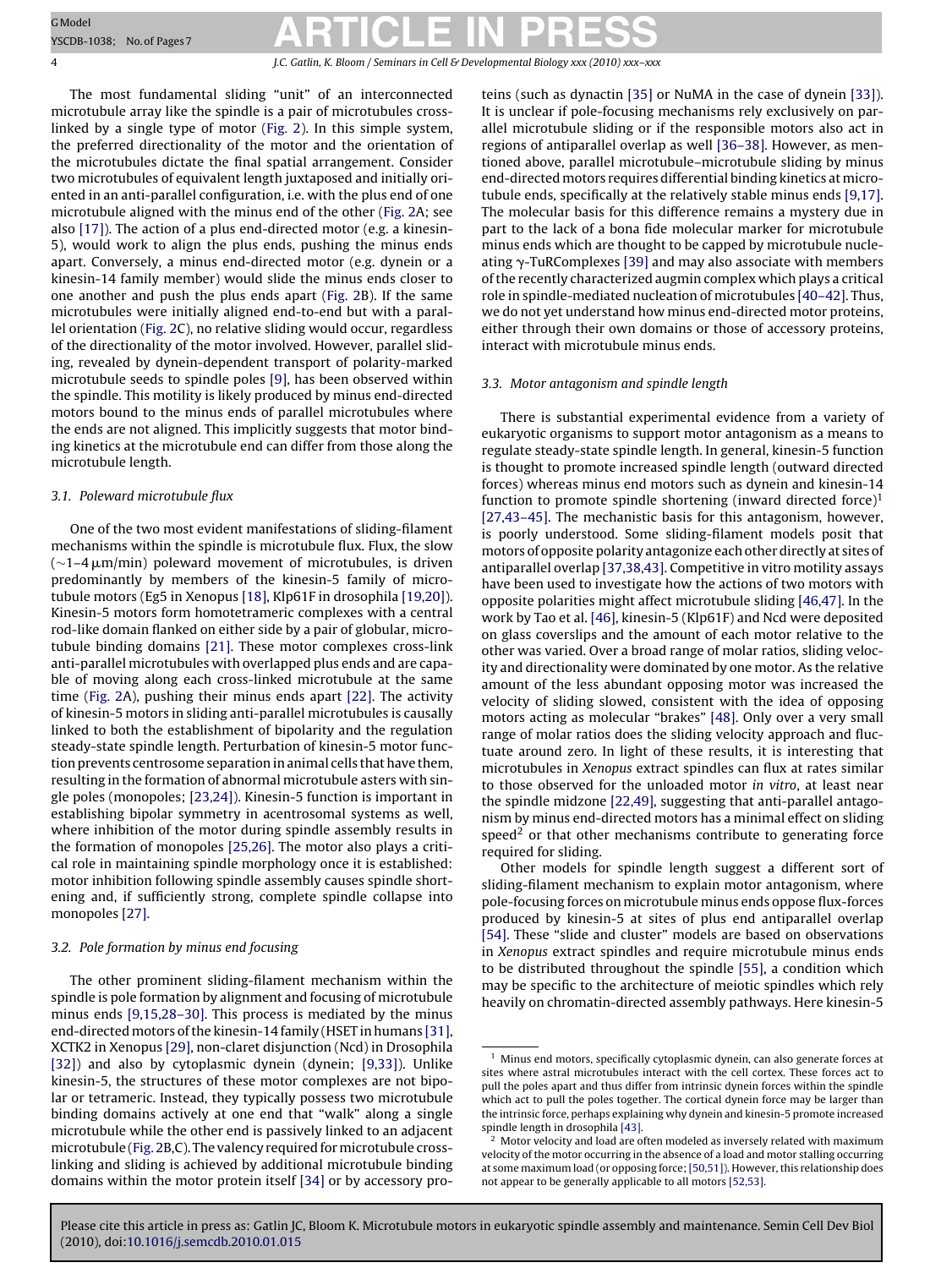### GModel **Resc**ipe-1038; No.of Pages7 **ARTICLE IN PRESS**

J.C. Gatlin, K. Bloom / Seminars in Cell & Developmental Biology *xxx* (2010) *xxx*-xxx

forces dominate near the spindle midzone where the arrangement of microtubules provides the greatest opportunity for anti-parallel overlap of microtubule-plus ends. Closer to the poles, where parallel microtubule orientations are more prevalent, dynein-mediated minus end clustering forces dominate. The authors argue that this explains regional differences in flux rates, which do slow down near the poles. However, the model requires that flux velocity slows to zero near the pole and there is some discrepancy in the literature as to whether this is the case (compare flux rates measured in [\[49,54\]\).](#page-6-0) Slower flux rates near the pole may also result from regional differences in motor function due to changes in microtubule orientation or alternatively from spatial regulation of motor activities within the spindle [\[57,58\].](#page-6-0)

#### **4. Motor-dependent regulation of microtubule dynamics**

Microtubule-based motors can also regulate microtubule dynamics and in turn affect spindle assembly and length regulation. Indeed, polymer dynamics models of spindle length regulation are based on the idea that spindle and microtubule lengths scale. Thus, mechanisms that control the length of microtubules tend to influence spindle size as well (e.g. [\[44\]\),](#page-6-0) though there are exceptions to this idea (discussed below). Motor-based regulation of microtubule dynamics is also important in establishing spindle bipolarity and in chromosome congression mechanisms, where the control of kinetochore-fiber dynamics contributes to alignment of chromosomes on the metaphase plate [\[59,60\].](#page-6-0)

#### 4.1. Molecular basis for microtubule dynamics

In vitro, the plus ends of microtubules exhibit abrupt changes between periods of growth and shortening termed "dynamic instability" [\[2\]](#page-5-0) and it is generally assumed, although not experimentally verified, that microtubules within the spindle undergo the same dynamics. The switch from growth to shortening is commonly referred to as a "catastrophe" while that from shortening to growth is called a "rescue". This unique property of microtubules is explained in part by their composition and structure. Microtubules are filamentous polymers comprised of individual subunits of  $\alpha$ and  $\beta$ -tubulin heterodimers. These dimers are arranged end-to-end in one of the thirteen protofilaments that make up a typical microtubule. Newly added dimers are bound to GTP which is hydrolyzed after incorporation into the microtubule lattice at the plus end. A delay in hydrolysis is thought to create a stable GTP "cap" at the growing plus end (for recent review see [\[61\]\).](#page-6-0) For free tubulin dimers, the GTP-bound form maintains a straight conformation while hydrolysis to the GDP-bound dimer induces a bent conformation resulting in curved protofilaments that splay outward from a depolymerizing end. When hydrolysis occurs within the lattice, this conformational change is prevented by stabilizing lateral bonds between GDP-tubulin dimers of adjacent protofilaments. Thus, much of the free energy liberated by hydrolysis is actually stored as strain in the microtubule (although pockets of GTP-tubulin seem to remain in the lattice [\[62\]\).](#page-6-0) Removal of the GTP-cap is thought to cause rapid depolymerization of the plus end with individual protofilaments peeling and splaying outward as the tubule shortens [\[63,64\].](#page-6-0)

#### 4.2. Motor-dependent microtubule length regulation during mitosis

Many proteins are known to influence microtubule dynamics and thereby affect change in microtubule length (e.g. op18/stathmin, ch-TOG/xMAP215, EB1, mast/orbit/CLASP), but the focus of this review limits our discussion to motor-based mechanisms. These mechanisms typically limit microtubule length, i.e.



**Fig. 3.** Microtubule length-dependent regulation of microtubule length by motordepolymerases. The ability of a motor-depolymerases to affect microtubule length in a length-dependent manner is derived from the distance the motor can travel during its association with the microtubule track. For a processive motor, this distance is proportional the velocity of the motor and the amount of time it spends attached to the microtubule [\[71\]. F](#page-6-0)or a motor that relies on lattice-based diffusion, such as MCAK, this is likely dependent on diffusion length which is proportional to the amount of time the motor dwells on the microtubule and its diffusion coefficient [\[69\]. T](#page-6-0)he diffusion length for MCAK is less than 1  $\mu$ m while that for the processive kinesin-8 is ~8 µm. Microtubules longer than the motor's typical travel length will collect the most motors at their tips, increasing the chance of a catastrophe (A). Motors that bind the microtubule too far from the ends will fall off before reaching them and not influence catastrophe frequency. In (B), shorter microtubules will not collect as many motors and therefore will have fewer motors at their tips reducing the chance of catastrophe.

result in shorter microtubules, perhaps explaining the bounded and relatively narrow microtubule length distributions observed during eukaryotic mitosis (for discussion see [\[65\]\).](#page-6-0) Though the precise mechanism of action is unknown, it is thought that motor binding to the GTP-cap at the end of a growing microtubule, and perhaps the energy from hydrolysis of motor-bound ATP, induces a conformational strain on protofilaments which destabilizes the end and elicits catastrophe [\[66–68\]. T](#page-6-0)hus, at the plus end, motor-depolymerases reduce the average microtubule length by increasing the catastrophe frequency, not by increasing the rate at which microtubules undergoing a catastrophe shorten. Some microtubule-depolymerases can accelerate removal of tubulin dimers from microtubule minus ends as well, but the mechanistic basis for this depolymerization has not been elucidated and, due to the stability of the minus end, must be independent of catastrophe.

To shorten a microtubule, microtubule-depolymerases need to get to the microtubule ends. This can be achieved through microtubule-dependent means in which the motor moves along the microtubule eventually reaching its end or by indirect targeting that requires additional proteins/motors. Microtubule-dependent mechanisms of end localization occur by lattice-based diffusion, as is the case for the kinesin-13 MCAK [\[67,69\], o](#page-6-0)r by processive motor movement as has been observed for the kinesin-8 motor Kip3p [\[70,71\]. L](#page-6-0)attice-based diffusion is potentially advantageous as it is unbiased, allowing the motor to target either microtubule end and explaining in vitro observations that MCAK can depolymerize both microtubule ends [\[69\]. F](#page-6-0)urthermore, by constraining motor movement to one axis, lattice-based diffusion achieves more rapid targeting to microtubule ends than does simple diffusion from the surrounding cytoplasm/medium. In contrast, a processive, plus end-directed motor like kinesin-8 will travel a longer distance compared to a non-processive motor like MCAK and will only affect polymerization dynamics at the microtubule plus end. The processive nature of kinesin-8 travel on the microtubule confers an interesting functional consequence: length-dependent microtubule length regulation (Fig. 3; [\[71\]\).](#page-6-0) In essence the microtubule acts as an antenna, collecting motors as a function of its length.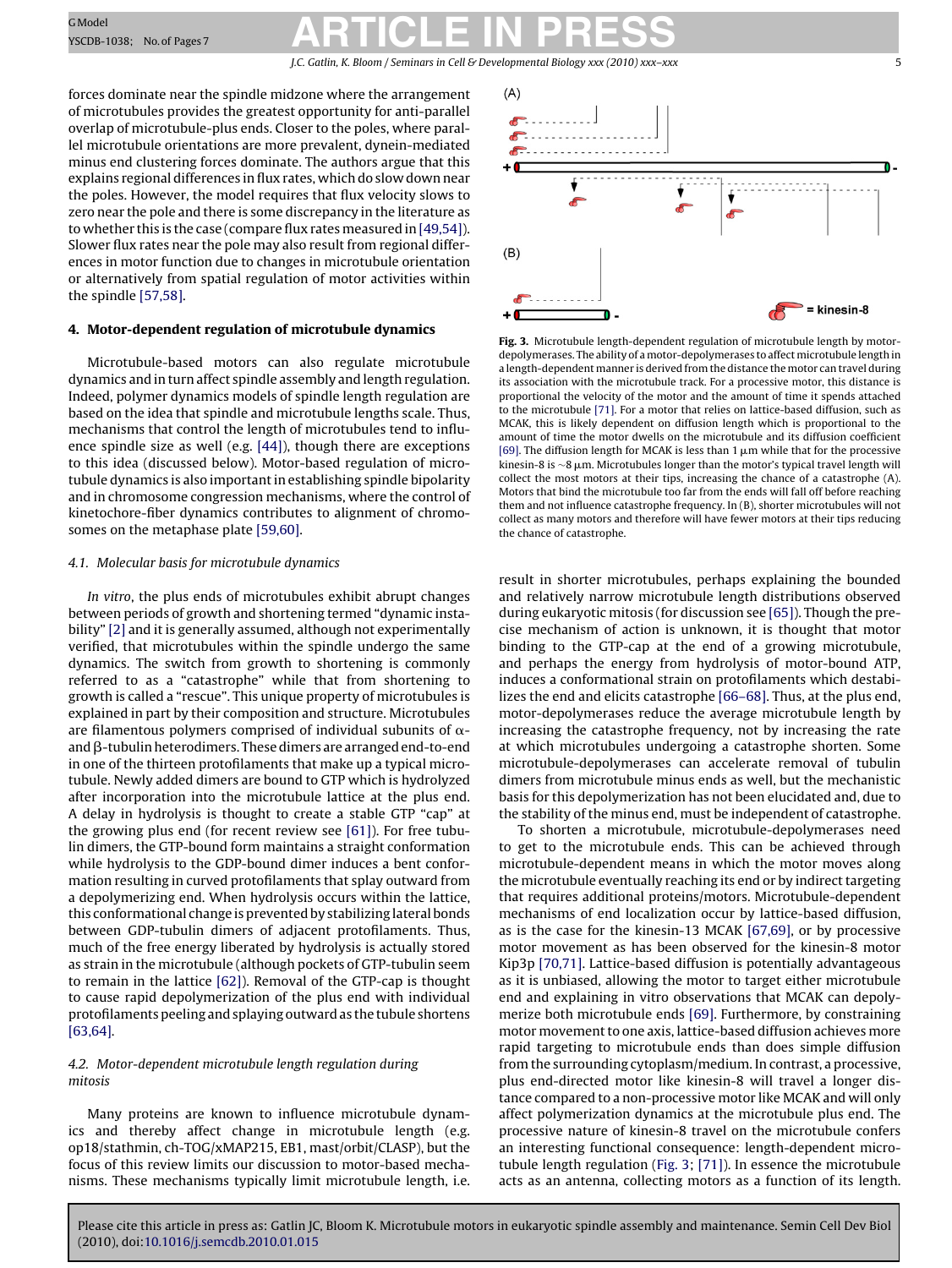<span id="page-5-0"></span>6 J.C. Gatlin, K. Bloom / Seminars in Cell & Developmental Biology *xxx (2010) xxx–xxx*

Motors that bind to the microtubule close enough to reach the plus end during a processive run concentrate there whereas motors that bind further away never reach it. Thus, longer microtubules have a greater chance of having more motor-depolymerases at their plus ends compared to microtubules that are shorter than the runlength of the motor. This hypothesis may explain observations of length-dependent regulation of microtubule dynamics in Xenopus egg extracts where longer microtubules undergo catastrophe more frequently than shorter ones [\[72\].](#page-6-0)

There is evidence that depolymerases are also targeted to microtubule ends indirectly by hitchhiking on other motors and proteins. Dynein has been implicated in targeting the kinesin-13 Kif2A to microtubule minus ends [\[73\]](#page-6-0) where it may contribute to microtubule flux [\[24\]](#page-6-0) and the flux component of chromosome segregation during anaphase-A in drosophila embryos (Klp10A; [\[74\]\).](#page-6-0) MCAK has been shown to target to growing microtubule-plus ends via binding to +TIP proteins [\[75–77\]. T](#page-6-0)he kinesin-5 motors in yeast (Cin8, Kip1) also accumulate at microtubule-plus ends in the spindle of budding yeast [\[59,78\], w](#page-6-0)here they promote (directly or indirectly) plus end disassembly. Their contribution to the spindle outward force may therefore reflect distinct functions. First, as discussed above is the ability of these motors to cross-link and slide anti-parallel microtubules, and a second, disassembly of longer kinetochore microtubules. While, there is no evidence that kinesin-5 motors promote microtubule shortening in vitro, these studies reveal interesting and important differences and challenges in reconciling in vitro with in vivo approaches. Toward this end, Gardner et al were able to shift Cin8 to the cytoplasm and observe shortening of individual astral microtubules. Cin8's ability to regulate microtubule length is therefore not restricted to the specialized structure of a mitotic spindle. These results highlight the complexities that we face when evaluating motor function in the confines of living cells.

Motor-depolymerases can localize to similar places within the spindle yet have distinct functions in the context of spindle assembly and maintenance. For example, there are three genes for kinesin-13 motor-depolymerases in humans, MCAK, Kif2A, and Kif2B. Both MCAK and Kif2B localize to centromeres/kinetochores, whereas Kif2A localizes predominantly to spindle poles. Cells depleted of MCAK assemble relatively normal spindles during metaphase while depletion of either Kif2A or Kif2B yields mostly monopolar mitotic structures [\[79\]. R](#page-6-0)ogers et al. demonstrated that the Drosophila kinesin-13s have distinct roles in regulating chromosome to pole movement during anaphase-A [\[74\]. A](#page-6-0)lthough Klp10A localizes to both centromeres and spindle poles, the motor is thought to contribute to chromosome segregation by disassembly of kinetochore-fiber microtubules only at their minus ends, reeling in the attached chromosomes. On the other hand, Klp59C is localized exclusively near centrosomes/kinetochores and contributes to chromosome segregation by depolymerizing the same microtubules at their plus ends (i.e. the "Pac-man" mechanism). How the function of motor-depolymerases translates to changes in spindle morphology is poorly understood, but it is clear that depolymerizing microtubules can exert forces on the cellular structures they are attached to [\[80\]. T](#page-6-0)hus, motor-depolymerases might function not only to promote microtubule disassembly but also to transmit the force derived from that depolymerization to whatever they are attached to, e.g. spindle poles [\[24,73,74\].](#page-6-0)

#### **5. Concluding remarks**

Mitosis has fascinated cell biologists since Flemming's first observations of mitotic chromosomes in the late nineteenth century [\[81, #529\].](#page-6-0) Yet despite much progress that has been made toward a better collective understanding of spindle assembly

mechanisms, the question of how a dividing cell co-opts its interphase microtubule cytoskeleton to form a steady-state spindle remains only partially answered. For example, we are just now beginning to understand the spatiotemporal regulation of microtubule motors and how post-translational modification might affect their function (e.g. [\[82,83\]\).](#page-6-0) We also know little about the behavior of complex motor assemblies within the spindle, which are likely comprised of motors with different sizes, speeds, processivities, and directional preferences. Additionally, elucidation of the structure of the microtubule minus end and the proteins that associate with it should facilitate a more complete picture of how sliding-filament mechanisms shape the spindle and also how motor-depolymerases might function there. Within the mitosis field, the low-hanging fruit has been plucked from the tree. To reach ever higher branches and resolve these issues will require continued integration of ideas and experimental approaches from diverse research fields. If the present is any indication of what the future might bring, it looks bright.

#### **Acknowledgments**

The authors would like to thank D Varma, T Maresca, and T Salmon for comments and suggestions regarding the manuscript. We would also like to thank J Waters for the micrographs of newt lung cells.

#### **References**

- [1] Walczak CE, Heald R. Mechanisms of mitotic spindle assembly and function. Int Rev Cytol 2008;265:111–58.
- [2] Mitchison T, Kirschner M. Dynamic instability of microtubule growth. Nature 1984;312:237–42.
- [3] Kirschner M, Mitchison T. Beyond self-assembly: from microtubules to morphogenesis. Cell 1986;45:329–42.
- [4] Holy TE, Leibler S. Dynamic instability of microtubules as an efficient way to search in space. Proc Natl Acad Sci USA 1994;91:5682–5.
- [5] Wollman R, Cytrynbaum EN, Jones JT, Meyer T, Scholey JM, Mogilner A. Efficient chromosome capture requires a bias in the 'search-and-capture' process during mitotic-spindle assembly. Curr Biol 2005;15:828–32.
- [6] Khodjakov A, Cole RW, Oakley BR, Rieder CL. Centrosome-independent mitotic spindle formation in vertebrates. Curr Biol 2000;10:59–67.
- [7] Maiato H, Rieder CL, Khodjakov A. Kinetochore-driven formation of kinetochore fibers contributes to spindle assembly during animal mitosis. J Cell Biol 2004;167:831–40.
- [8] Kalab P, Pu RT, Dasso M. The ran GTPase regulates mitotic spindle assembly.  $C$ urr Biol 1999 $\cdot$ 9 $\cdot$ 481-4.
- [9] Heald R, Tournebize R, Blank T, Sandaltzopoulos R, Becker P, Hyman A, et al. Self-organization of microtubules into bipolar spindles around artificial chromosomes in Xenopus egg extracts. Nature 1996;382:420–5.
- [10] Sampath SC, Ohi R, Leismann O, Salic A, Pozniakovski A, Funabiki H. The chromosomal passenger complex is required for chromatin-induced microtubule stabilization and spindle assembly. Cell 2004;118:187–202.
- [11] Maresca TJ, Groen AC, Gatlin JC, Ohi R, Mitchison TJ, Salmon ED. Spindle assembly in the absence of a RanGTP gradient requires localized CPC activity. Curr Biol 2009;19(14):1210–5.
- [12] Walczak CE. CLASP fluxes its mitotic muscles. Nat Cell Biol 2005;7:5–7.
- [13] Kwok BH, Yang JG, Kapoor TM. The rate of bipolar spindle assembly depends on the microtubule-gliding velocity of the mitotic kinesin Eg5. Curr Biol 2004;14:1783–8.
- [14] Gaglio T, Dionne MA, Compton DA. Mitotic spindle poles are organized by structural and motor proteins in addition to centrosomes. J Cell Biol 1997;138:1055–66.
- [15] Heald R, Tournebize R, Habermann A, Karsenti E, Hyman A. Spindle assembly in Xenopus egg extracts: respective roles of centrosomes and microtubule selforganization. J Cell Biol 1997;138:615–28.
- [16] Mcintosh JR, Hepler PK, Van Wie DG. Model for mitosis. Nature 1969;224: 659–63.
- [17] Nedelec F. Computer simulations reveal motor properties generating stable antiparallel microtubule interactions. J Cell Biol 2002;158:1005–15.
- [18] Miyamoto DT, Perlman ZE, Burbank KS, Groen AC, Mitchison TJ. The kinesin Eg5 drives poleward microtubule flux in Xenopus laevis egg extract spindles. J Cell Biol 2004;167:813–8.
- [19] Scholey JM. Kinesin-5 in Drosophila embryo mitosis: sliding filament or spindle matrix mechanism? Cell Motil Cytoskeleton 2009;66(8):500–8.
- [20] Sharp DJ, Yu KR, Sisson JC, Sullivan W, Scholey JM. Antagonistic microtubulesliding motors position mitotic centrosomes in Drosophila early embryos. Nat Cell Biol 1999;1:51–4.